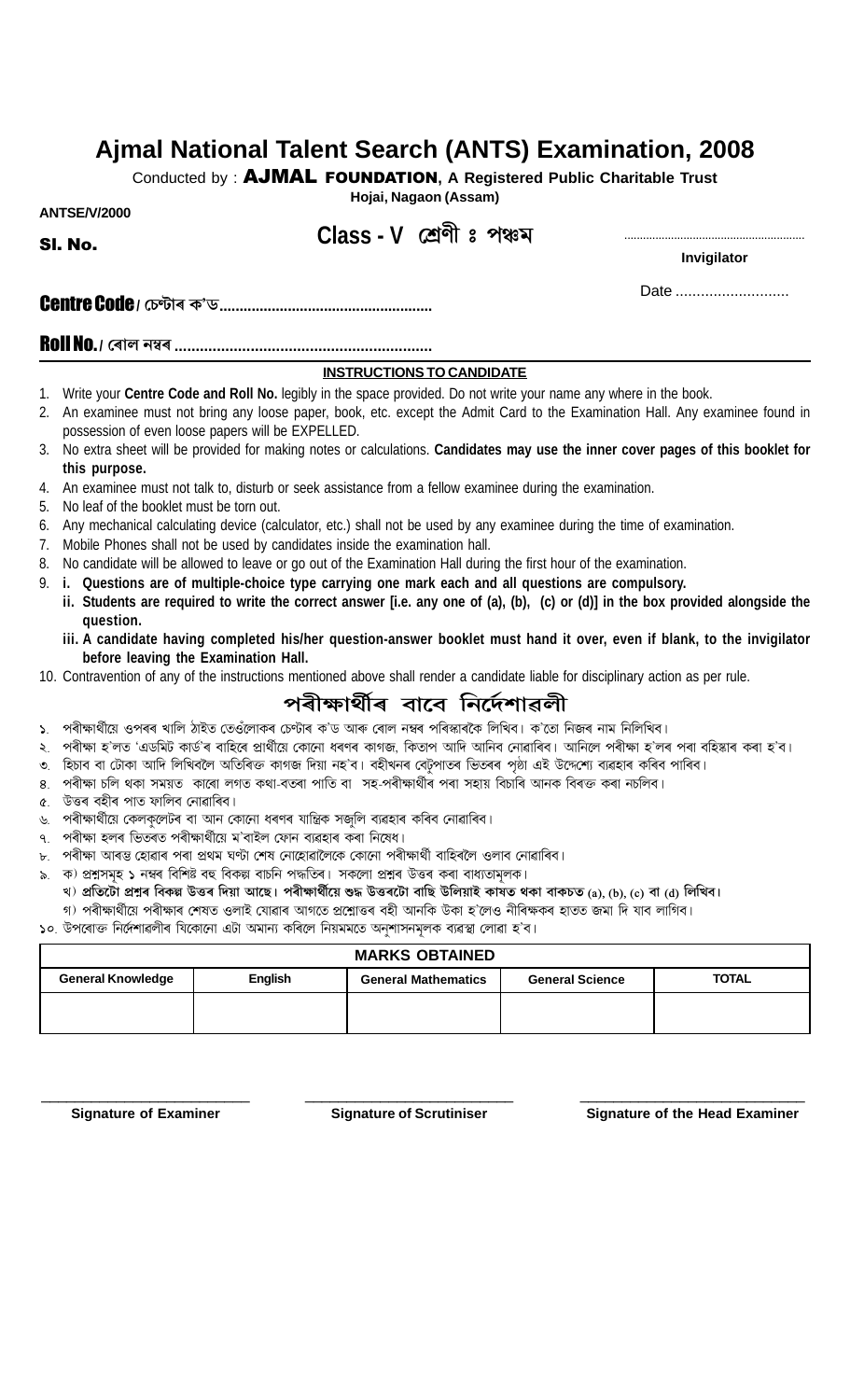# Ajmal National Talent Search Examination, 2008

**Class: V** 

Full Marks/মুঠ নম্বৰ: (25+25+25+25)=100

## Time/সময়: 2 hours (ঘন্টা)

## INSTRUCTIONS / निर्द्रमाइली:

1. Attempt All Questions. / প্ৰত্যেকটো প্ৰশ্নৰ উত্তৰ কৰা।

2. There are four options to each question. Choose the correct option by putting any one of a, b, c or d, in the box / প্ৰতিটো প্ৰশ্নৰ চাৰিটা বিকল্প উত্তৰ দিয়া আছে। শুদ্ধ উত্তৰটো বাছি উলিয়াই কাষত থকা বাকচত  $\bf a, \bf b, \bf c$  বা  $\bf d$  লিখিবা।

### General Knowledge / সাধাৰণ জ্ঞান

| 1. | The rulers of which princely state had the title "NIZAM"?<br>কোন ৰাজ্যৰ শাসনকৰ্ত্তাৰ উপাধী 'নিজাম' আছিল ?         |               |                                              |              |                        |  |  |  |  |  |  |
|----|-------------------------------------------------------------------------------------------------------------------|---------------|----------------------------------------------|--------------|------------------------|--|--|--|--|--|--|
|    | Hyderabad/হায়দৰাবাদ<br>a)                                                                                        | b)            | Ahmedabad/আহমেদাবাদ                          |              |                        |  |  |  |  |  |  |
|    | Allahabad/এলাহাবাদ<br>$\mathbf{c}$                                                                                | $\mathbf{d}$  | Moradabad/মোৰাদাবাদ                          |              |                        |  |  |  |  |  |  |
| 2. | Numismatics is related to-<br>নিউমিচ্মেটিকচ্ কিহৰ লগত জড়িত ?                                                     |               |                                              |              |                        |  |  |  |  |  |  |
|    | stamps/ডাকটিকট<br>coins/यूज<br>b)<br>a)                                                                           | $\mathbf{c}$  | birds/পক্ষী                                  | $\mathbf{d}$ | insects/পৰুৱা          |  |  |  |  |  |  |
| 3. | Which festival was started in 1893 by Bal Gangadhar Tilak?<br>$1893$ চনত বাল গঙ্গাধৰ তিলকে আৰম্ভ কৰা উৎসৱটো কি ?  |               |                                              |              |                        |  |  |  |  |  |  |
|    | Car Festival/ৰথ যাত্ৰা<br>$\mathbf{d}$                                                                            | b)            | Ganapati Festival/গণপতি উৎসৱ                 |              |                        |  |  |  |  |  |  |
|    | Holi Festival/হোলী উৎসৱ<br>$\mathbf{c}$                                                                           | $\mathbf{d}$  | Baisakhi Festival/বৈশাখী উৎসৱ                |              |                        |  |  |  |  |  |  |
| 4. | "Ambubachi" Mela is held at-<br>'অম্ববাচী' মেলা ক'ত উদ্যাপিত হয় ?<br>Umananda/উমানন্দত<br>Hajo/হাজোত<br>b)<br>a) | $\mathbf{c}$  | Kamakhya/কামাখ্যাত                           | d)           | Jaidoul/জয়দৌলত        |  |  |  |  |  |  |
|    |                                                                                                                   |               |                                              |              |                        |  |  |  |  |  |  |
| 5. | Which one of the following is known as the Continent of Birds'?<br>কোন মহাদেশক পক্ষীৰ মহাদেশ বুলি কোৱা হয় ?      |               |                                              |              |                        |  |  |  |  |  |  |
|    | Europe/ইউৰোপ<br>$Asia/$ এছিয়া<br>b)<br>a)                                                                        | $\mathbf{c}$  | Africa/আফ্রিকা                               | $\mathbf{d}$ | Australia/অষ্ট্ৰেলিয়া |  |  |  |  |  |  |
| 6. | March 20 is observed as-<br>$20$ মাৰ্চ কি দিবস হিচাপে পালন কৰা হয় ?                                              |               |                                              |              |                        |  |  |  |  |  |  |
|    | World Mothers' Day/বিশ্ব মাতৃদিৱস<br>a)                                                                           | b)            | World Story-Telling Day/বিশ্ব সাধ় কোৱা দিৱস |              |                        |  |  |  |  |  |  |
|    | World AIDS Day/বিশ্ব এইডছ দিবস<br>$\mathbf{d}$                                                                    | $\mathbf{d}$  | World Literacy Day/বিশ্ব সাক্ষৰতা দিবস       |              |                        |  |  |  |  |  |  |
| 7. | The 'Pentagon' is situated in-<br>পেণ্টাগণ ক'ত অৱস্থিত ?                                                          |               |                                              |              |                        |  |  |  |  |  |  |
|    | London/লণ্ডন<br>Moscow/মঙ্গো<br>b)<br>a)                                                                          | $\mathbf{c}$  | New York/নিউয়র্ক                            | $\mathbf{d}$ | Washington/ৰাশ্বিংটন   |  |  |  |  |  |  |
| 8. | There are _______ squares on the chess board?<br>দবাৰ ব'ৰ্ডত কিমানটা বৰ্গক্ষেত্ৰ আছে ?                            |               |                                              |              |                        |  |  |  |  |  |  |
|    | 49<br>64<br>b)<br>a)                                                                                              | $\mathbf{c})$ | 36                                           | $\mathbf{d}$ | 56                     |  |  |  |  |  |  |
|    |                                                                                                                   |               |                                              |              |                        |  |  |  |  |  |  |

 $\mathbf{1}$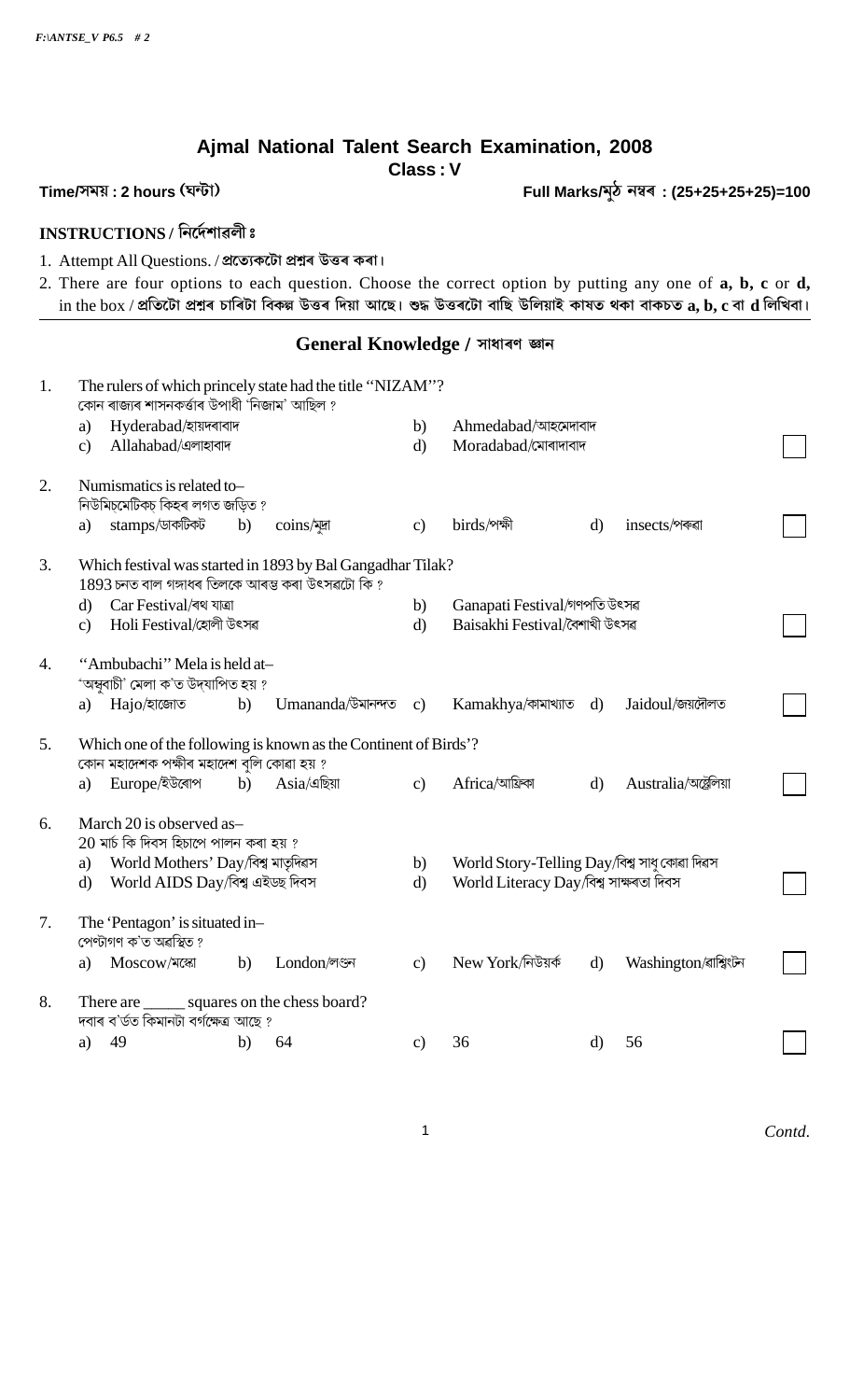| Complete the following:<br>তলত দিয়া খালি ঠাই পূৰ্ণ কৰা—                                                                                                                                                 |                    |                                                                  |              |                     |
|----------------------------------------------------------------------------------------------------------------------------------------------------------------------------------------------------------|--------------------|------------------------------------------------------------------|--------------|---------------------|
| V o (                                                                                                                                                                                                    | $\gamma$           |                                                                  |              |                     |
| b)<br>a)                                                                                                                                                                                                 | $\mathbf{c})$      |                                                                  | $\rm d$      |                     |
| Where is the Vivekanandra Rock Memorial Situated?<br>বিবেকানন্দ ৰ'ক মেমোৰিয়াল ক'ত আছে?                                                                                                                  |                    |                                                                  |              |                     |
| Mumbai/মুম্বাইত<br>b)<br>$Goa$ /গোৱাত<br>a)<br>Bangalore/বাঙ্গালোৰত<br>$\mathbf{d}$                                                                                                                      | $\mathbf{c}$       | Kanyakumari/কন্যাকুমাৰীত                                         |              |                     |
| 'Sarusojai' is a famous ________ in Assam-<br>অসমৰ সৰুসজাই কিহৰ বাবে বিখ্যাত ?                                                                                                                           |                    |                                                                  |              |                     |
| Garden/বাগিচা<br>Theatre/থিয়েটাৰ<br>b)<br>a)                                                                                                                                                            | $\mathbf{c})$      | Stadium/ষ্টেডিয়াম                                               | $\mathbf{d}$ | Airport/বিমানবন্দৰ  |
| The 'Land of Five Rivers' is the name given to-<br>পঞ্চনদীৰ ভূমি বুলি কাক কোৱা হয় ?                                                                                                                     |                    |                                                                  |              |                     |
| Assam/অসম<br>Kerala/কেৰালা<br>b)<br>a)                                                                                                                                                                   | c)                 | Punjab/পাঁঞ্জাব                                                  | $\mathbf{d}$ | Tamilnadu/তামিলনাডু |
| What is the highest rank in Navy?<br>নৌ বাহিনীৰ সৰ্বোচ্চ পদৱী কি ?<br>Captain/কেপ্টেইন<br>a)                                                                                                             | b)                 | Rear Admiral/ৰিয়াৰ এড্মিৰেল                                     |              |                     |
| General/জেনেৰেল<br>$\mathbf{c}$                                                                                                                                                                          | $\mathbf{d}$       | Admiral/এড়মিৰেল                                                 |              |                     |
| Film 'Chak De India' is based on the game of-<br>'চক দে ইণ্ডিয়া' চিনেমাখন কি খেলৰ ওপৰত নিৰ্মিত ?<br>Football/ফুটবল b) Volley-ball/জ্জীবল<br>a)                                                          | $\mathbf{c})$      | Kabaddi/কাবাদী                                                   | d)           | Hockey/হ'কী         |
| 'Emergency Power' in India is vested with:<br>ভাৰতবৰ্ষত কাৰ হাতত জৰুৰীকালিন ক্ষমতা দিয়া হৈছে ?<br>The Prime Minister/প্ৰধান মন্ত্ৰী<br>a)<br>The Chief Justice of India/মুখ্য বিচাৰপতি<br>$\mathbf{c})$ | b)<br>$\mathbf{d}$ | The Chief Minister/মুখ্যমন্ত্ৰী<br>The President/ৰাষ্ট্ৰপতি      |              |                     |
| Who founded 'Azad Hind Fauj'?<br>'আজাদ হিন্দ ফৌজ' কোনে গঠন কৰিছিল ?<br>Khan Abdul Gaffar Khan/খান আব্দুল গফাৰ খান<br>a)<br>Lala Lajpat Ray/লালা লাজপত ৰায়<br>$\mathbf{c}$                               | b)<br>$\mathbf{d}$ | Subhash Chandra Bose/সুভাষ চন্দ্ৰ বোস<br>Anie Besant/এনি বেচান্ত |              |                     |
| Bismillah Khan is famous as a-<br>বিছবিল্লাহ খান কিহৰ বাবে বিখ্যাত ?                                                                                                                                     |                    |                                                                  |              |                     |
| Flute player/বাহীঁবাদক<br>a)<br>Shehnaiplayer/শ্বেহনাই বাদক<br>$\mathbf{c})$                                                                                                                             | b)<br>$\mathbf{d}$ | Sarod player/সৰোদ বাদক<br>Sarangi player/সাৰেঙ্গী বাদক           |              |                     |
| Which of the following has the maximum Protein contents-<br>তলৰ কোন বিধত সৰ্বাধিক প্ৰ'টিন পোৱা যায় ?                                                                                                    |                    |                                                                  |              |                     |
| Paneer/পনীৰ<br>Meat/মাংস<br>b)<br>a)                                                                                                                                                                     | $\mathbf{c}$       | Butter/মাখন                                                      | $\mathbf{d}$ | Rajmah/ৰাজমাহ       |
|                                                                                                                                                                                                          | $\overline{2}$     |                                                                  |              |                     |
|                                                                                                                                                                                                          |                    |                                                                  |              |                     |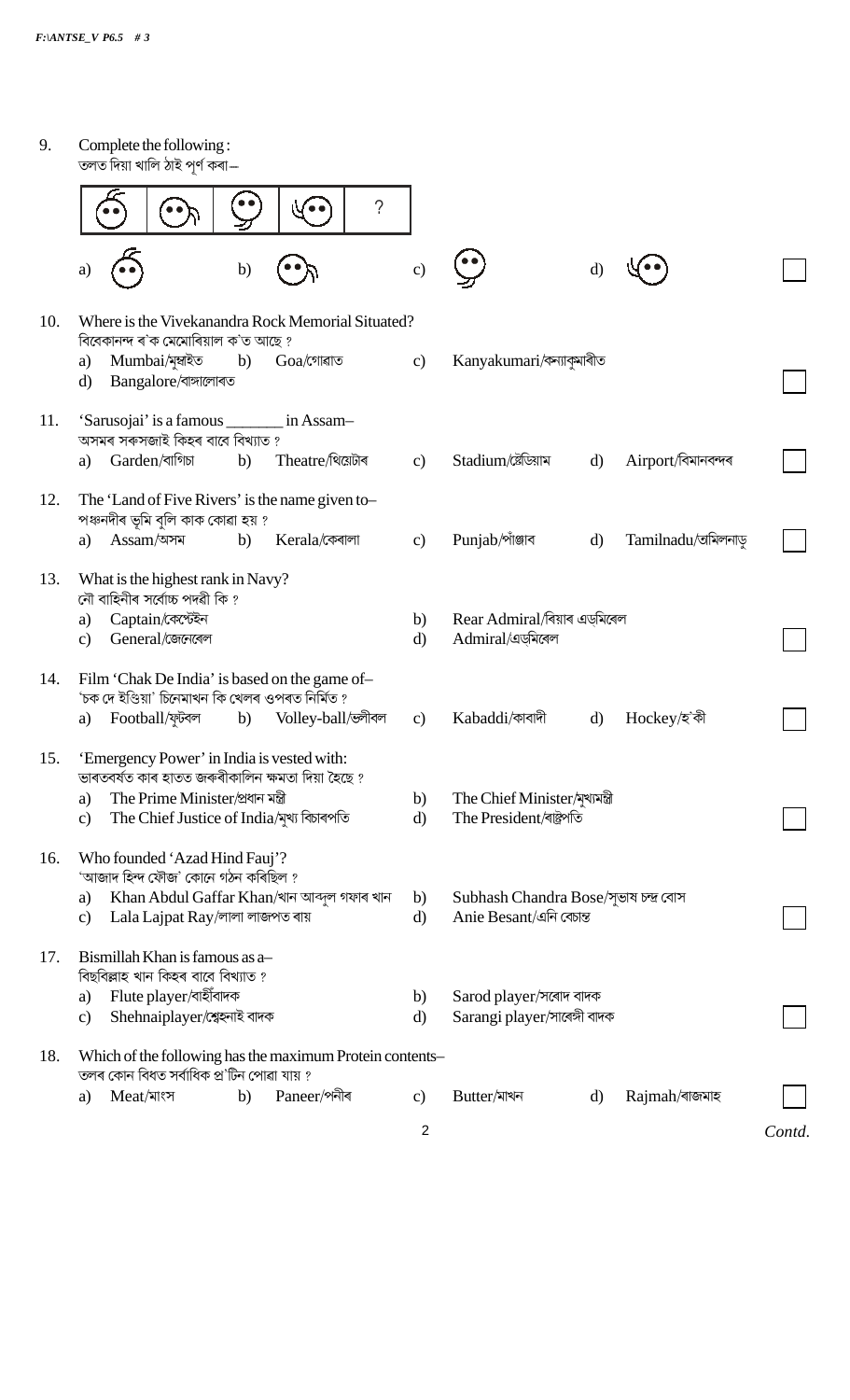| 19. |                                                                                                                                                    | 'Bordoloi Trophy' is associated with-<br>বৰদলৈ ট্ৰফি কি খেলৰ লগত জড়িত ? |    |                                                                         |                |                                                                                                                                                                                                                |              |                        |        |
|-----|----------------------------------------------------------------------------------------------------------------------------------------------------|--------------------------------------------------------------------------|----|-------------------------------------------------------------------------|----------------|----------------------------------------------------------------------------------------------------------------------------------------------------------------------------------------------------------------|--------------|------------------------|--------|
|     | a)                                                                                                                                                 | Football/ফুটবল b)                                                        |    | Cricket/ক্ৰিকেট                                                         | $\mathbf{c}$   | Swimming/সাঁতোৰ                                                                                                                                                                                                | $\mathbf{d}$ | Tennis/টেনিছ           |        |
| 20. |                                                                                                                                                    | ভাৰতৰ জাতীয় পতাকাত কি কাপোৰ ব্যৱহাৰ কৰা হয় ?                           |    | What type of cloth is used for the National Flag of India?              |                |                                                                                                                                                                                                                |              |                        |        |
|     | a)                                                                                                                                                 | $Silk$ বেচম কাপোৰ                                                        | b) | $Khadi$ খাদী কাপোৰ                                                      | $\mathbf{c})$  | $\cot$ ton/কপাহী কাপোৰ $\,$ d)                                                                                                                                                                                 |              | Tereline/টেৰেলিন কাপোৰ |        |
| 21. |                                                                                                                                                    | ভাক্ৰা-নাঙ্গল বহুমুখী প্ৰকল্প কোন নদীৰ ওপৰত সজা হৈছে ?                   |    | Bhakra-Nagal multi-purpose project is constructed on the river _______. |                |                                                                                                                                                                                                                |              |                        |        |
|     | a)                                                                                                                                                 | Sutlej/চূটলেজ                                                            | b) | Damodar/দামোদৰ                                                          | $\mathbf{c}$ ) | Mahanadi/মহানদী                                                                                                                                                                                                | $\mathbf{d}$ | Tungabhadra/कुल्खन     |        |
| 22. |                                                                                                                                                    | Equator is measured as ______ lalitude.                                  |    |                                                                         |                |                                                                                                                                                                                                                |              |                        |        |
|     | a)                                                                                                                                                 | 0 <sup>0</sup>                                                           | b) | $23\frac{1}{2}$ <sup>0</sup>                                            | C)             | $66^0$                                                                                                                                                                                                         | $\mathbf{d}$ | $90^\circ$             |        |
| 23. |                                                                                                                                                    | উত্তৰ পূব সীমান্ত অঞ্চলক এতিয়া কি নামেৰে জনাযায় ?                      |    | Northeast Frontier Agency (NEFA) is now known as:                       |                |                                                                                                                                                                                                                |              |                        |        |
|     | a)                                                                                                                                                 | Arunachal Pradesh/অৰুণাচল প্ৰদেশ                                         |    |                                                                         | b)             | Sikkim/চিকিম                                                                                                                                                                                                   |              |                        |        |
|     | $\mathbf{c}$                                                                                                                                       | Meghalaya/মেঘালয়                                                        |    |                                                                         | $\mathbf{d}$   | Tripura/ত্ৰিপৰা                                                                                                                                                                                                |              |                        |        |
|     |                                                                                                                                                    |                                                                          |    |                                                                         |                |                                                                                                                                                                                                                |              |                        |        |
| 24. |                                                                                                                                                    |                                                                          |    |                                                                         |                | C is the grands on of A, C's father is B. But B is not the son of A, then what is B in relation to A?<br>$C$ হ'ল A ৰ নাতি ল'ৰা। $C$ ৰ দেউতাক $B$ । $B$ কিন্তু Aৰ পুত্ৰ নহয়। তেন্তে $B$ আৰু $A$ ৰ সম্পৰ্ক কি ? |              |                        |        |
|     | a)                                                                                                                                                 | Brother/ভাই                                                              |    |                                                                         | b)             | Brother-in-law/খুলশালি                                                                                                                                                                                         |              |                        |        |
|     | $\mathbf{c}$                                                                                                                                       | Son-in-law/জোঁৱাই                                                        |    |                                                                         | $\mathbf{d}$   | Grandson/নাতি                                                                                                                                                                                                  |              |                        |        |
|     |                                                                                                                                                    |                                                                          |    |                                                                         |                |                                                                                                                                                                                                                |              |                        |        |
| 25. | The president of _______ was the chief guest in the Republic Day, 2008.<br>$2008$ ৰ প্ৰজাতন্ত্ৰ দিৱসত কোন দেশৰ ৰাষ্ট্ৰপতি গৰাকী মুখ্য অতিথি আছিল ? |                                                                          |    |                                                                         |                |                                                                                                                                                                                                                |              |                        |        |
|     | a)                                                                                                                                                 | England/ইংলেণ্ড b) France/ফ্ৰাঞ্চ                                        |    |                                                                         | c)             | Russia/ৰাছিয়া                                                                                                                                                                                                 | d)           | Sweden/চইডেন           |        |
|     |                                                                                                                                                    |                                                                          |    |                                                                         |                | English / ইংৰাজী                                                                                                                                                                                               |              |                        |        |
|     |                                                                                                                                                    |                                                                          |    | Choose the right alternative from $-$ (a), (b), (c), (d)                |                |                                                                                                                                                                                                                |              |                        |        |
| 26. |                                                                                                                                                    |                                                                          |    | Rearrange letters 'LOPDATE' to get the young one of a frog.             |                |                                                                                                                                                                                                                |              |                        |        |
|     | a)                                                                                                                                                 | Tapdole                                                                  | b) | Tadpole                                                                 | $\mathbf{c}$   | Tadlope                                                                                                                                                                                                        | d)           | Talpode                |        |
| 27. |                                                                                                                                                    | Give the past tense form of the verb 'Spread'.                           |    |                                                                         |                |                                                                                                                                                                                                                |              |                        |        |
|     | a)                                                                                                                                                 | Spread                                                                   | b) | Spreaded                                                                | c)             | Spreed                                                                                                                                                                                                         | d)           | Sprode                 |        |
| 28. |                                                                                                                                                    | AN ANT is - INSECT                                                       |    |                                                                         |                |                                                                                                                                                                                                                |              |                        |        |
|     | a)                                                                                                                                                 | $\mathbf a$                                                              | b) | an                                                                      | $\mathbf{c})$  | the                                                                                                                                                                                                            | $\mathbf{d}$ | intelligent            |        |
| 29. |                                                                                                                                                    | Give the plural form of the word 'SHEEP'                                 |    |                                                                         |                |                                                                                                                                                                                                                |              |                        |        |
|     | a)                                                                                                                                                 | sheep                                                                    | b) | sheeps                                                                  | $\mathbf{c})$  | sheepes                                                                                                                                                                                                        | $\rm d$      | sheepen                |        |
| 30. |                                                                                                                                                    | Mahatma Gandhi was a                                                     |    | man.                                                                    |                |                                                                                                                                                                                                                |              |                        |        |
|     | a)                                                                                                                                                 | big                                                                      | b) | large                                                                   | $\mathbf{c})$  | great                                                                                                                                                                                                          | d)           | high                   |        |
|     |                                                                                                                                                    |                                                                          |    |                                                                         | 3              |                                                                                                                                                                                                                |              |                        | Contd. |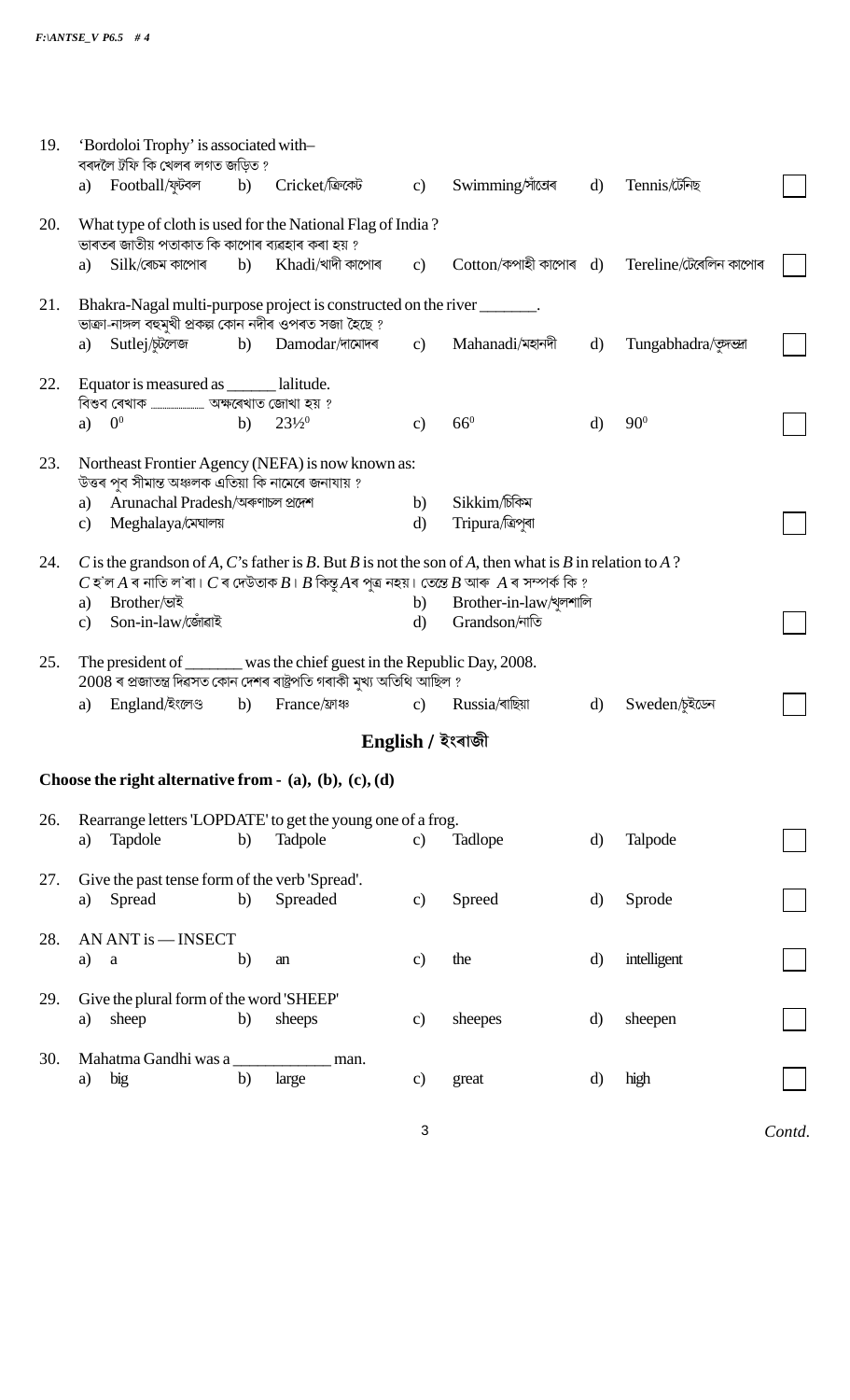| 31. |                                                                         |    |                                      |                |               |              |                |        |
|-----|-------------------------------------------------------------------------|----|--------------------------------------|----------------|---------------|--------------|----------------|--------|
|     | Noun<br>a)                                                              | b) | Pronoun                              | $\mathbf{c})$  | Adverb        | $\mathbf{d}$ | Adjective      |        |
| 32. | Which of the following words can be used in a singular sense.           |    |                                      |                |               |              |                |        |
|     | Clothes<br>a)                                                           | b) | Cuckoos                              | $\mathbf{c}$   | Mathematics   | $\mathbf{d}$ | <b>Babies</b>  |        |
| 33. |                                                                         |    |                                      |                |               |              |                |        |
|     | Sita<br>a)                                                              | b) | Mrs. Ram                             | $\mathbf{c}$   | ewe           | $\mathbf{d}$ | Miss Ram       |        |
| 34. | Prodip played _________ the flute.                                      |    |                                      |                |               |              |                |        |
|     | with<br>a)                                                              | b) | to                                   | c)             | on            | $\mathbf{d}$ | None of these  |        |
| 35. | Give the past participle form of the verb 'Knit'                        |    |                                      |                |               |              |                |        |
|     | Knit<br>a)                                                              | b) | Knitted                              | $\mathbf{c}$   | Knitten       | $\mathbf{d}$ | None of these  |        |
|     | Fill in the blanks with correct words.                                  |    |                                      |                |               |              |                |        |
| 36. | Today is sunday ; ____________________?                                 |    |                                      |                |               |              |                |        |
|     | is it<br>a)                                                             | b) | doesn't it                           | $\mathbf{c}$   | isn't it      | $\mathbf{d}$ | is today       |        |
| 37. | Switzerland is <u>____________</u> European country.                    |    |                                      |                |               |              |                |        |
|     | a)<br>$\rm{a}$                                                          | b) | an                                   | $\mathbf{c}$   | the           | $\mathbf{d}$ | one of         |        |
| 38. |                                                                         |    |                                      |                |               |              |                |        |
|     | are<br>a)                                                               | b) | $\dot{\mathbf{i}}$ s                 | c)             | was           | $\rm d$      | ware           |        |
| 39. | $A$ of fish.                                                            |    |                                      |                |               |              |                |        |
|     | group<br>a)                                                             | b) | file                                 | c)             | shoal         | d)           | heap           |        |
| 40. | Write your answer                                                       |    | $\overline{\phantom{a}}$ ink.        |                |               |              |                |        |
|     | $\mathbf{\dot{n}}$<br>a)                                                | b) | with                                 | c)             | at            | d)           | to             |        |
| 41. | "Blackboard" is Compound Noun consisting of                             |    |                                      |                |               |              |                |        |
|     | a)                                                                      |    | Noun + adjective b) Adjective + Noun | $\mathbf{c}$ ) | $Verb + Noun$ | $\mathbf{d}$ | $Germd + Noun$ |        |
| 42. | Which of the following words is not an adverb?                          |    |                                      |                |               |              |                |        |
|     | Carefully<br>a)                                                         | b) | Successfully                         | c)             | <b>Jolly</b>  | $\mathbf{d}$ | wisely         |        |
| 43. | Whichone of the following words is an adjective as well as a Noun?      |    |                                      |                |               |              |                |        |
|     | Native<br>a)                                                            | b) | Active                               | $\mathbf{c}$   | Collective    | $\mathbf{d}$ | Selective      |        |
| 44. | 'say' is to said, 'stay' is to ______________.                          |    |                                      |                |               |              |                |        |
|     | staid<br>a)                                                             | b) | stayed                               | $\mathbf{c}$   | stayid        | $\mathbf{d}$ | None of these  |        |
| 45. | The young one of an owl is ______________.                              |    |                                      |                |               |              |                |        |
|     | a) cygnet                                                               | b) | owllet                               | $\mathbf{c}$   | owlet         | $\mathbf{d}$ | fawn           |        |
| 46. | As busy as a $\frac{1}{\sqrt{1-\frac{1}{2}}\left(1-\frac{1}{2}\right)}$ |    |                                      |                |               |              |                |        |
|     | butterfly<br>a)                                                         | b) | bee                                  | c)             | bug           | $\mathbf{d}$ | bat            |        |
|     |                                                                         |    |                                      | 4              |               |              |                | Contd. |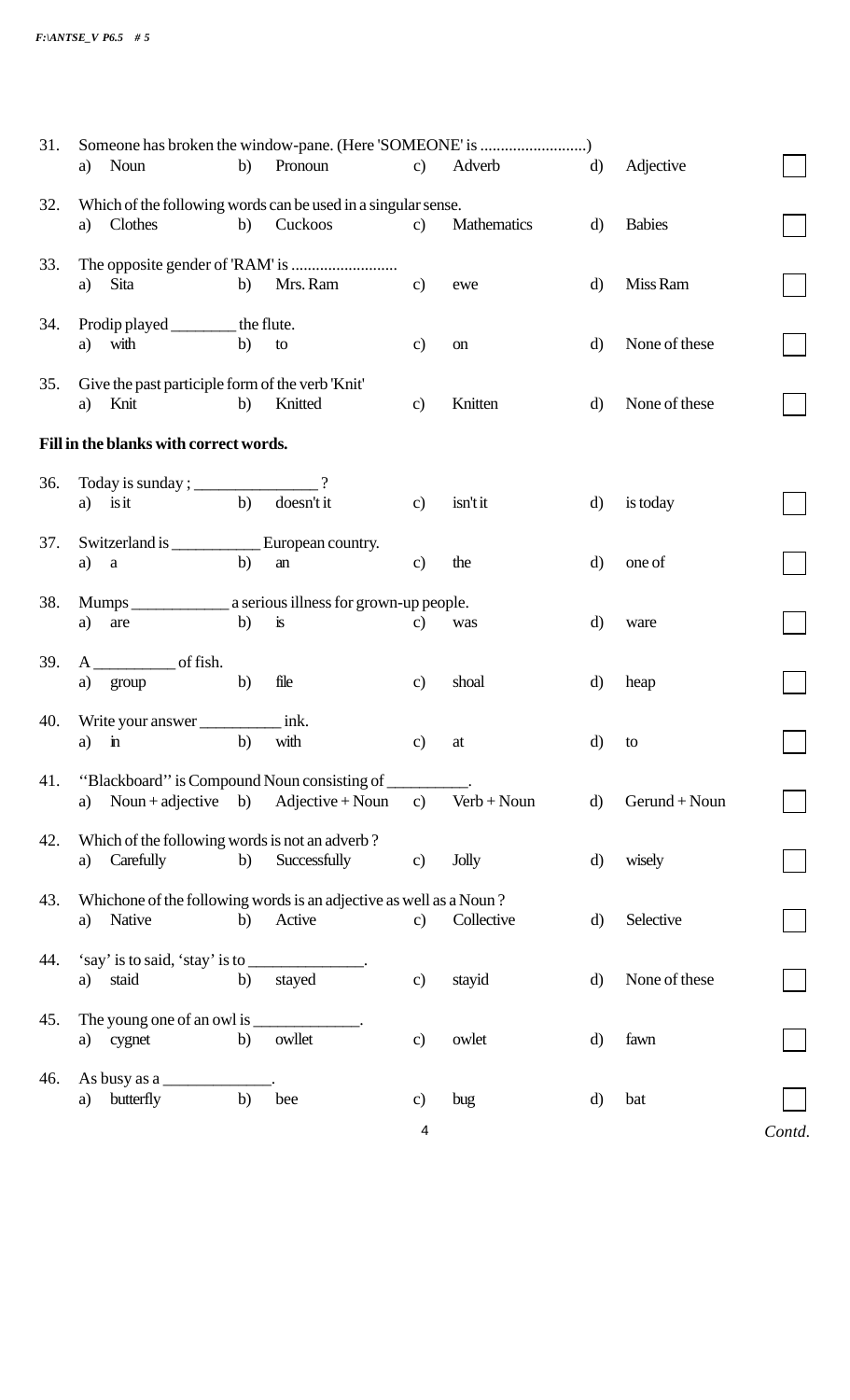| 47. | It has been a week since it                                                              |    |                                                                                    |               |            |              |             |  |
|-----|------------------------------------------------------------------------------------------|----|------------------------------------------------------------------------------------|---------------|------------|--------------|-------------|--|
|     | had rained<br>a)                                                                         | b) | has been raining                                                                   | $\mathbf{c}$  | rained     | d)           | was raining |  |
| 48. |                                                                                          |    |                                                                                    |               |            |              |             |  |
|     | a)<br>$\dot{m}$                                                                          | b) | at                                                                                 | $\mathbf{c}$  | by         | $\mathbf{d}$ | on          |  |
|     |                                                                                          |    |                                                                                    |               |            |              |             |  |
| 49. | The room looks<br>a) decent                                                              | b) | descent                                                                            | $\mathbf{c})$ | discent    | e)           | desent      |  |
|     |                                                                                          |    |                                                                                    |               |            |              |             |  |
| 50. |                                                                                          |    | Which of the these word can not be used in singular form                           |               |            |              |             |  |
|     | ladies<br>a)                                                                             | b) | potatoes                                                                           | $\mathbf{c}$  | spetacles  | $\mathbf{d}$ | sheep       |  |
|     |                                                                                          |    | General Mathematics / সাধাৰণ গণিত                                                  |               |            |              |             |  |
| 51. |                                                                                          |    | Which of the following numbers has maximum number of divisors?                     |               |            |              |             |  |
|     |                                                                                          |    | তলৰ কোনটো সংখ্যাৰ আটাইতকৈ বেছি সংখ্যক ভাজক আছে ?                                   |               |            |              |             |  |
|     | 99<br>a)                                                                                 | b) | 101                                                                                | c)            | 176        | $\mathbf{d}$ | 182         |  |
| 52. | Express 72 km.ph. in m/sec.                                                              |    |                                                                                    |               |            |              |             |  |
|     | 72 কিঃমিঃ/ঘন্টাক মিটাৰ/ছেকেণ্ডত প্ৰকাশ কৰা-                                              |    |                                                                                    |               |            |              |             |  |
|     | a) $10m/sec.$                                                                            | b) | 15m/sec.                                                                           | $\mathbf{c}$  | 20m/sec.   | $\mathbf{d}$ | 25m/sec.    |  |
| 53. | The product of two numbers is 9999. If one of the numbers is 909. Find the other number. |    |                                                                                    |               |            |              |             |  |
|     |                                                                                          |    | দুটা সংখ্যাৰ পূৰণফল 9999, এটা সংখ্যা 909 হ'লে আনটো সংখ্যা হ'ল–                     |               |            |              |             |  |
|     | - 11<br>a)                                                                               | b) | 121                                                                                | $\mathbf{c}$  | 101        | $\mathbf{d}$ | 121         |  |
|     |                                                                                          |    |                                                                                    |               |            |              |             |  |
| 54. | $\frac{5}{8}$ of a number is 5 less than 50. The number is-                              |    |                                                                                    |               |            |              |             |  |
|     |                                                                                          |    |                                                                                    |               |            |              |             |  |
|     | এটা সংখ্যাৰ $\frac{5}{8}$ অংশ 50 তকৈ 5 সৰু। সংখ্যাটো হ'ল–                                |    |                                                                                    |               |            |              |             |  |
|     | 27<br>a)                                                                                 | b) | 40                                                                                 | c)            | 45         | $\mathbf{d}$ | 72          |  |
|     |                                                                                          |    |                                                                                    |               |            |              |             |  |
| 55. | The value of $MCDLVI + XLIV$ is-<br>$MCDLVI + XLIV$ ৰ মান হ'ল $-$                        |    |                                                                                    |               |            |              |             |  |
|     | 1456<br>a)                                                                               | b) | 1458                                                                               | $\mathbf{c})$ | 1500       | $\mathbf{d}$ | 1502        |  |
|     |                                                                                          |    |                                                                                    |               |            |              |             |  |
| 56. | MALAYALAM is a palindromic word. Which one of the following is a palindromic number?     |    |                                                                                    |               |            |              |             |  |
|     | 246424<br>a)                                                                             | b) | $\text{MALAYALAM}$ এটা পলিনডুমিক শব্দ। তলৰ কোনটো এটা পলিনডুমিক সংখ্যা ?<br>4567654 | $\mathbf{c})$ | 19626991   |              |             |  |
|     | None of these/ইয়াৰে এটাও নহয়<br>$\mathbf{d}$                                           |    |                                                                                    |               |            |              |             |  |
|     |                                                                                          |    |                                                                                    |               |            |              |             |  |
| 57. | তলৰ কোনটোৱে আটাইতকৈ ভাল শতাংশ দেখুৱায় ?                                                 |    | Which one of the following shows the best percentage?                              |               |            |              |             |  |
|     |                                                                                          |    |                                                                                    |               |            |              |             |  |
|     | 384<br>a)<br>540                                                                         | b) | 425<br>500                                                                         | $\mathbf{c})$ | 570<br>700 | $\rm d$      | 480<br>660  |  |
|     |                                                                                          |    |                                                                                    |               |            |              |             |  |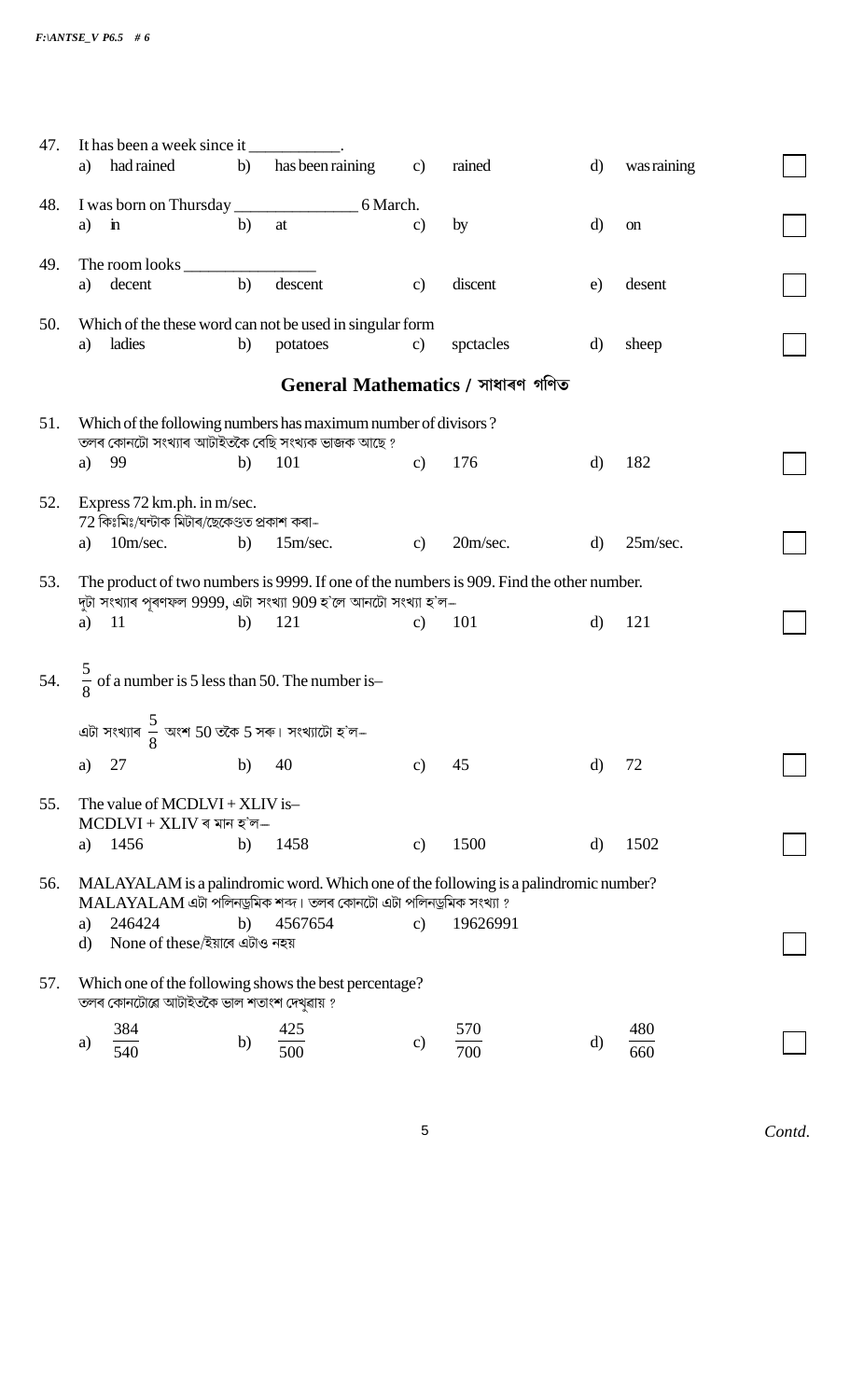|     | 58. $1+\frac{1}{2}+\frac{1}{4}+\frac{1}{7}+\frac{1}{14}+\frac{1}{28}$ equals to-                                                                                                                                                                                                                                                                     |    |                                                                                                    |               |                 |              |                |  |  |  |  |
|-----|------------------------------------------------------------------------------------------------------------------------------------------------------------------------------------------------------------------------------------------------------------------------------------------------------------------------------------------------------|----|----------------------------------------------------------------------------------------------------|---------------|-----------------|--------------|----------------|--|--|--|--|
|     | $1+\frac{1}{2}+\frac{1}{4}+\frac{1}{7}+\frac{1}{14}+\frac{1}{28}$ ৰ মান হ'ল $-$                                                                                                                                                                                                                                                                      |    |                                                                                                    |               |                 |              |                |  |  |  |  |
|     | 2<br>a)                                                                                                                                                                                                                                                                                                                                              | b) | 2.5                                                                                                | $\mathbf{c}$  | 3               | $\mathbf{d}$ | 3.5            |  |  |  |  |
| 59. | The sum of any four consecutive numbers is equal to-<br>যিকোনো চাৰিটা ক্ৰমিক সংখ্যাৰ সমষ্টি হ'ল—                                                                                                                                                                                                                                                     |    |                                                                                                    |               |                 |              |                |  |  |  |  |
|     | a)                                                                                                                                                                                                                                                                                                                                                   |    | $\frac{3}{2}$ times the sum of the two middle numbers./মাজৰ সংখ্যা দুটাৰ সমষ্টিৰ $\frac{3}{2}$ গুণ |               |                 |              |                |  |  |  |  |
|     | Twice the sum of the two middle numbers./মাজৰ সংখ্যা দুটাৰ সমষ্টিৰ দুগুণ<br>b)<br>Thrice the sum of the two middle numbers./মাজৰ সংখ্যা দুটাৰ সমষ্টিৰ তিনিগুণ<br>$\mathbf{c})$<br>None of these/ইয়াৰে এটাও নহয়<br>$\rm d$                                                                                                                          |    |                                                                                                    |               |                 |              |                |  |  |  |  |
| 60. | The standard unit of volume is-<br>আয়তনৰ প্ৰামাণিক একক হ'ল—                                                                                                                                                                                                                                                                                         |    |                                                                                                    |               |                 |              |                |  |  |  |  |
|     | m <sup>2</sup><br>a)                                                                                                                                                                                                                                                                                                                                 | b) | $ft^3$                                                                                             | $\mathbf{c}$  | cm <sup>3</sup> | d)           | m <sup>3</sup> |  |  |  |  |
| 61. | A room is 8m. long and 5m. wide. The cost of flooring the room at Re 0.75 per square metre is-<br>এটা কোঠালী $8\text{m}$ . দীঘল আৰু 5 $\text{m}$ . বহল। প্ৰতি বৰ্গমিটাৰত $0.75$ টকা খৰচ হ'লে কোঠালীটোৰ মজিয়া বনাওতে মুঠ খৰছ হ'ব—<br>Rs. 75<br><b>Rs.</b> 30<br>Rs. 40<br>b)<br>$\mathbf{c}$<br>a)<br>None of these/ইয়াৰে এটাও নহয়<br>$\mathbf{d}$ |    |                                                                                                    |               |                 |              |                |  |  |  |  |
| 62. | The value of $48 \div 12 \times \left(\frac{9}{8}of\frac{4}{3} \div \frac{3}{4}of\frac{2}{3}\right)$ is-<br>$48 \div 12 \times \left(\frac{9}{8} \times \frac{4}{3} \div \frac{3}{4} \times \frac{2}{3}\right)$ ৰ মান হ'ল-                                                                                                                           |    |                                                                                                    |               |                 |              |                |  |  |  |  |
|     |                                                                                                                                                                                                                                                                                                                                                      |    |                                                                                                    |               |                 |              |                |  |  |  |  |
|     | a)                                                                                                                                                                                                                                                                                                                                                   | b) | 3                                                                                                  | $\mathbf{c})$ | $5\frac{1}{3}$  | $\mathbf{d}$ | 12             |  |  |  |  |
| 63. | If 40% of 40% of a number is 40, then the number is-<br>এটা সংখ্যাৰ $40\%$ ৰ $40\%$ ৰ মান $40$ হ'লে, সংখ্যাটো হ'ল—                                                                                                                                                                                                                                   |    |                                                                                                    |               |                 |              |                |  |  |  |  |
|     | 100<br>a)                                                                                                                                                                                                                                                                                                                                            | b) | 250                                                                                                | $\mathbf{c})$ | 400             | d)           | 1000           |  |  |  |  |
| 64. | The sum of three consecutive odd numbers is always divisible by-                                                                                                                                                                                                                                                                                     |    |                                                                                                    |               |                 |              |                |  |  |  |  |
|     | 2<br>a)                                                                                                                                                                                                                                                                                                                                              | b) | 3                                                                                                  | $\mathbf{c}$  | 5 and/আৰু $2$   | $\mathbf{d}$ | $3$ and/আৰু 6  |  |  |  |  |
| 65. | $4.036$ divided by 0.04 gives-<br>$4.036$ ক $0.04$ ৰে হৰণ কৰিলে ভাগফল হ'ব—                                                                                                                                                                                                                                                                           |    |                                                                                                    |               |                 |              |                |  |  |  |  |
|     | 1.009<br>a)<br>None of these/ইয়াৰে এটাও নহয়<br>$\mathbf{d}$                                                                                                                                                                                                                                                                                        | b) | 10.09                                                                                              | $\mathbf{c})$ | 100.9           |              |                |  |  |  |  |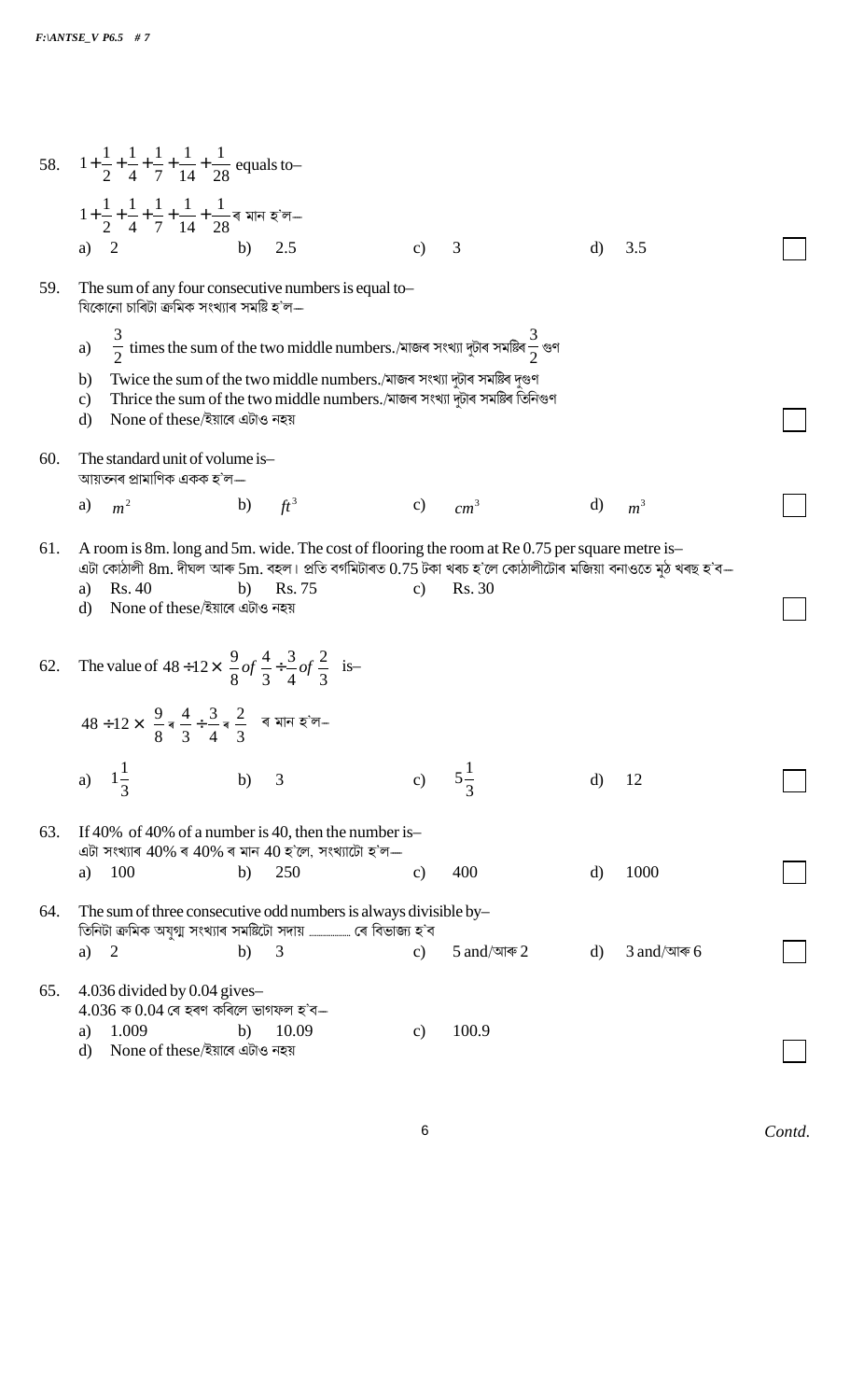| The least number from which 3 is subtracted to be divisible exactly by 21, 25, 27 and 35 is-<br>66.<br>আটাইতকৈ সৰু সংখ্যাটো যাৰ পৰা 3 বিয়োগ কৰিলে $21, 25, 27$ আৰু 35 ৰে সম্পূৰ্ণৰূপে বিভাজ্য হয়— |                      |                                                                  |        |                                                                                                                                 |               |                                                                                                                                                                                                                         |              |                                                                                                                                                 |  |
|-----------------------------------------------------------------------------------------------------------------------------------------------------------------------------------------------------|----------------------|------------------------------------------------------------------|--------|---------------------------------------------------------------------------------------------------------------------------------|---------------|-------------------------------------------------------------------------------------------------------------------------------------------------------------------------------------------------------------------------|--------------|-------------------------------------------------------------------------------------------------------------------------------------------------|--|
|                                                                                                                                                                                                     | 4278<br>a)           |                                                                  | b)     | 4728                                                                                                                            | c)            | 4872                                                                                                                                                                                                                    | $\mathbf{d}$ | 4827                                                                                                                                            |  |
| 67.                                                                                                                                                                                                 |                      |                                                                  |        | $a$ আৰু $b$ দুটা এনে সংখ্যা যাতে ' $b$ ', ' $a$ ' ৰ গুণিতক, তেন্তে $a$ আৰু $b$ ৰ ল. সা. গু হ'ব–                                 |               | If a and b are two numbers such that 'b' is a multiple of 'a', then the L.C.M. of a and b is-                                                                                                                           |              |                                                                                                                                                 |  |
|                                                                                                                                                                                                     | a) $ab$              |                                                                  |        | b) $a+b$                                                                                                                        | $c)$ a        |                                                                                                                                                                                                                         | $\mathbf{d}$ | $\boldsymbol{b}$                                                                                                                                |  |
| 68.                                                                                                                                                                                                 | day is-              |                                                                  |        |                                                                                                                                 |               |                                                                                                                                                                                                                         |              | The part of a book which a student has to read after having read $\frac{1}{3}$ of the book in one day and $\frac{1}{2}$ of the book in the next |  |
|                                                                                                                                                                                                     |                      |                                                                  |        |                                                                                                                                 |               | এজন ছাত্ৰই এখন কিতাপৰ $\frac{1}{3}$ অংশ এদিনত আৰু $\frac{1}{2}$ অংশ তাৰ পিছ দিনা পঢ়িলে, কিমান অংশ পঢ়িবলৈ বাকী আছে ?                                                                                                   |              |                                                                                                                                                 |  |
|                                                                                                                                                                                                     | $\frac{1}{6}$<br>a)  |                                                                  |        | b) $\frac{2}{5}$ c) $\frac{3}{5}$                                                                                               |               | d) $\frac{1}{3}$                                                                                                                                                                                                        |              |                                                                                                                                                 |  |
| 69.                                                                                                                                                                                                 | 42 paise<br>a)<br>d) | None of these/ইয়াৰে এটাও নহয়                                   | b)     | 45 paise                                                                                                                        | $\mathbf{c})$ | Cost price of a dozen pencils is Rs. 5. If they are sold at 8% profit, then the selling price of each pencil is-<br>এডজন পেঞ্চিলৰ কিনা দাম 5 টকা। 8% লাভত বিক্ৰী কৰিলে প্ৰতিটো পেঞ্চিলৰ বিক্ৰী দাম হ'ব—<br>$0.45$ paise |              |                                                                                                                                                 |  |
|                                                                                                                                                                                                     |                      | 70. The average of 5, 0, 6, $8\frac{3}{4}$ and $\frac{1}{4}$ is- |        |                                                                                                                                 |               |                                                                                                                                                                                                                         |              |                                                                                                                                                 |  |
|                                                                                                                                                                                                     |                      | 5, 0, 6, $8\frac{3}{4}$ আৰু $\frac{1}{4}$ ৰ গড় হ'ল              |        |                                                                                                                                 |               |                                                                                                                                                                                                                         |              |                                                                                                                                                 |  |
|                                                                                                                                                                                                     |                      | a) $1$                                                           | b) $2$ |                                                                                                                                 | $\mathbf{c}$  | 3                                                                                                                                                                                                                       | d)           | 4                                                                                                                                               |  |
| 71.                                                                                                                                                                                                 |                      |                                                                  |        | Circumference of a circle is equal to _________________ times its radius.                                                       |               |                                                                                                                                                                                                                         |              |                                                                                                                                                 |  |
|                                                                                                                                                                                                     | $\pi$<br>a)          |                                                                  | b)     | $\pi r$                                                                                                                         | C)            | $2\pi r$                                                                                                                                                                                                                | d)           | $2 \pi$                                                                                                                                         |  |
| 72.                                                                                                                                                                                                 |                      |                                                                  |        | If the cost of 2 grosses of pens is Rs. 432, the cost of 48 pens is-<br>$2$ গ্ৰুছ কলমৰ দাম $432$ টকা হ'লে $48$ টা কলমৰ দাম হ'ব— |               |                                                                                                                                                                                                                         |              |                                                                                                                                                 |  |
|                                                                                                                                                                                                     | Rs. 36<br>a)         |                                                                  | b)     | Rs. 72                                                                                                                          | $\mathbf{c}$  | Rs. 864                                                                                                                                                                                                                 | $\mathbf{d}$ | Rs. 144                                                                                                                                         |  |
| 73.                                                                                                                                                                                                 |                      | should pay to clear his debt is-                                 |        |                                                                                                                                 |               |                                                                                                                                                                                                                         |              | A farmer borrowed Rs. 2500 for 2 years at the rate Re. 1 per hundred per month at simple interest. The amount he                                |  |

| এজন খেতিয়কে 2500 টকা 2 বছৰৰ কাৰণে এমাহত এটকা হাৰত সৰল সৃতত ধাৰ কৰিলে, তেওঁ ঋণ পৰিশোধ কৰিবলৈ দিবলগীয়া ধন হ'ব– |             |               |               |  |
|----------------------------------------------------------------------------------------------------------------|-------------|---------------|---------------|--|
| a) Rs. 3000                                                                                                    | b) Rs. 2550 | c) Rs. $3100$ | d) Rs. $3050$ |  |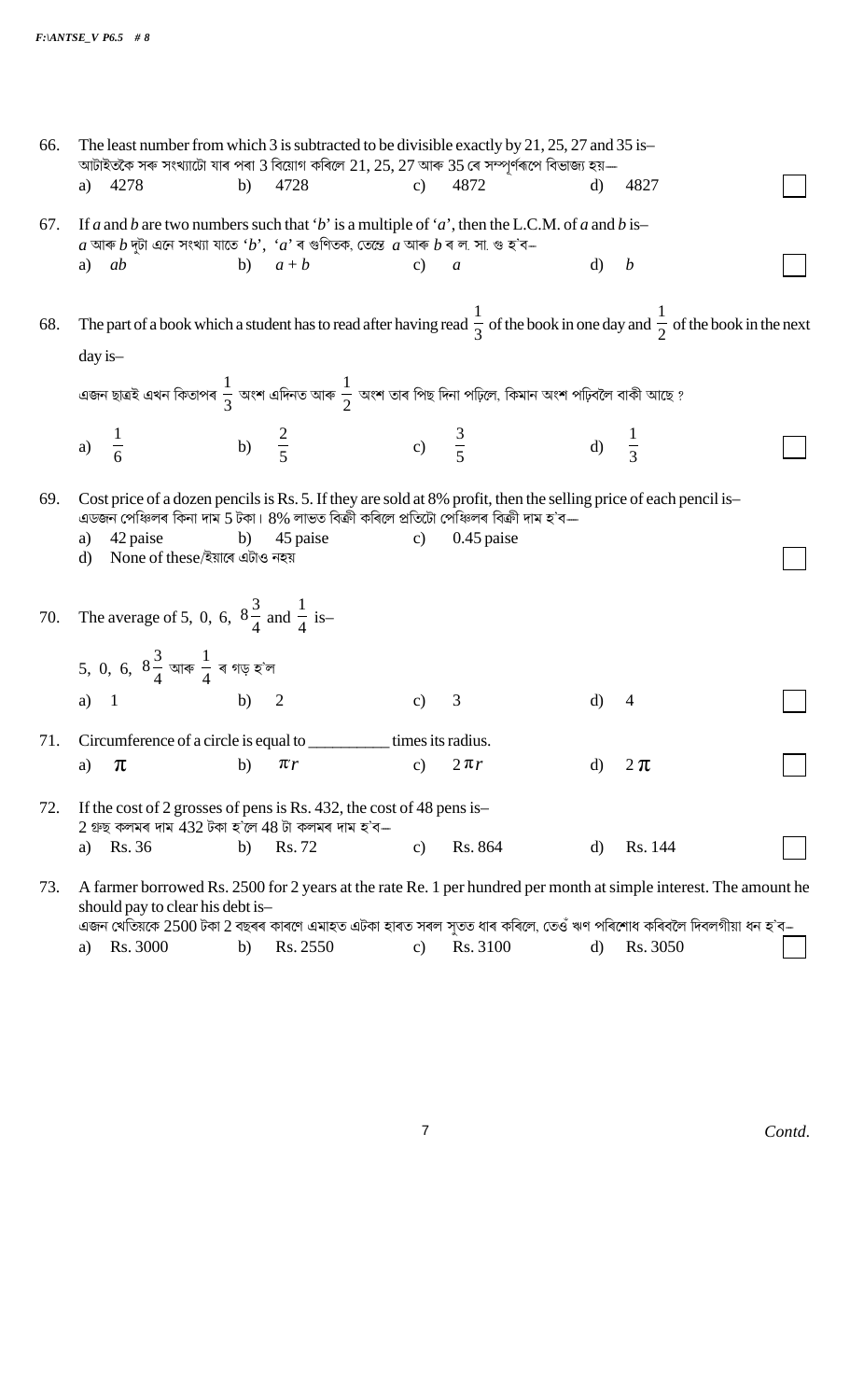| 74. |                                  | Area of the shaded figure is-<br>ছাঁ পৰা চিত্ৰৰ ক্ষেত্ৰফল হ'ব—                                                                                           |              |                                                                       |                    |                                                                    |              |                         |  |
|-----|----------------------------------|----------------------------------------------------------------------------------------------------------------------------------------------------------|--------------|-----------------------------------------------------------------------|--------------------|--------------------------------------------------------------------|--------------|-------------------------|--|
|     | $13m$ .                          | $10m$ .<br>$5m$ .<br>6m.                                                                                                                                 |              |                                                                       |                    |                                                                    |              |                         |  |
|     | a)                               | 48 sq. m.                                                                                                                                                | b)           | 98 sq. m.                                                             | c)                 | $128$ sq. m.                                                       | d)           | 144 sq. m.              |  |
| 75. |                                  |                                                                                                                                                          |              | Which of the following three line segments may represent a triangle?  |                    |                                                                    |              |                         |  |
|     | a)                               | তলৰ কোন তিনিটা ৰেখা খণ্ডই এটা ত্ৰিভূজ প্ৰদৰ্শন কৰে ?<br>6cm., 6cm., 13cm. b)                                                                             |              | 16cm., 7cm., 8cm.                                                     | c)                 | 4cm., 10cm., 8cm.                                                  | d)           | 3cm., 4cm., 8cm.        |  |
|     | General Science / সাধাৰণ বিজ্ঞান |                                                                                                                                                          |              |                                                                       |                    |                                                                    |              |                         |  |
| 76. |                                  | Which of the following is a drycleaner?                                                                                                                  |              |                                                                       |                    |                                                                    |              |                         |  |
|     | a)                               | তলৰ কোনটো শুষ্ক পৰিষ্কাৰক ?<br>Chlorine/ক্ল'ৰিণ                                                                                                          | b)           | Paraffin/পেৰাফিন                                                      | $\mathbf{c}$       | Petrol/পেট'ল                                                       | $\mathbf{d}$ | None of these/এটাও নহয় |  |
| 77. |                                  | No sound can be heard on the moon as there is no<br>চন্দ্ৰত কোনো শব্দ শুনা নাযায় কাৰণ তাত নাই—                                                          |              |                                                                       |                    |                                                                    |              |                         |  |
|     | a)                               | Water/পানী                                                                                                                                               | b)           | Atmosphere/বায়ুমণ্ডল c)                                              |                    | Light/পোহৰ                                                         | $\mathbf{d}$ | Gravity/মধ্যাকর্ষণ      |  |
| 78. | a)                               | Deficiency of Iodine in our body causes<br>আমাৰ শৰীৰত আয়ডিনৰ অভাৱত হোৱা বেমাৰ হ'ল–<br>Rickets/পয়ালগা                                                   | b)           | Beri-Beri/বেৰিবেৰি                                                    | $\mathbf{c}$       | Goitre/গঁৰল                                                        | $\mathbf{d}$ | Anaemia/ৰক্তহীনতা       |  |
| 79. | a)<br>$\mathbf{c}$               | The water stored in an overhead tank has<br>ওপৰত এটা টেঙ্কত জমা কৰি ৰখা পানীৰ কি শক্তি আছে ?<br>Kinetic energy/গতিশক্তি<br>Frictional energy/ঘৰ্ষণ শক্তি |              |                                                                       | b)<br>$\mathbf{d}$ | Potential energy/শ্বিতি শক্তি<br>Electrical energy/বৈদ্যুতিক শক্তি |              |                         |  |
|     |                                  |                                                                                                                                                          |              |                                                                       |                    |                                                                    |              |                         |  |
| 80. |                                  | The structural unit of the nervous system is-<br>স্নায়ুতন্ত্ৰৰ গাঁথনি একক হ'ল—                                                                          |              |                                                                       |                    |                                                                    |              |                         |  |
|     |                                  | a) Cyton/ছাইটন                                                                                                                                           | b)           | $Axon/d$ ক্সন                                                         | $\mathbf{c}$       | Dendrite/ডেনড্ৰাইট                                                 | d)           | Neuron/নিউৰন            |  |
| 81. |                                  |                                                                                                                                                          |              | A medicine should not be taken after the expiry date as it can cause. |                    |                                                                    |              |                         |  |
|     | a)                               | Bleeding/ৰক্তক্ষয়                                                                                                                                       | b)           | Vomiting/বমি                                                          |                    | c) Poisoning/বিষকৰণ                                                | $\mathbf{d}$ | None of these/এটাও নহয় |  |
| 82. |                                  | A reflex action is under the control of the<br>প্ৰতীপ ক্ৰিয়া তলৰ কোনটোৰ দ্বাৰা নিয়ন্ত্ৰিত                                                              |              |                                                                       |                    |                                                                    |              |                         |  |
|     | a)                               | Brain/মস্তিষ্ক                                                                                                                                           | b)           | Spinal cord/স্নায়ুৰজু                                                |                    |                                                                    |              |                         |  |
|     | $\mathbf{c}$                     | Eye/bo                                                                                                                                                   | $\mathbf{d}$ | Hands and legs/হাত আৰু ভৰি                                            |                    |                                                                    |              |                         |  |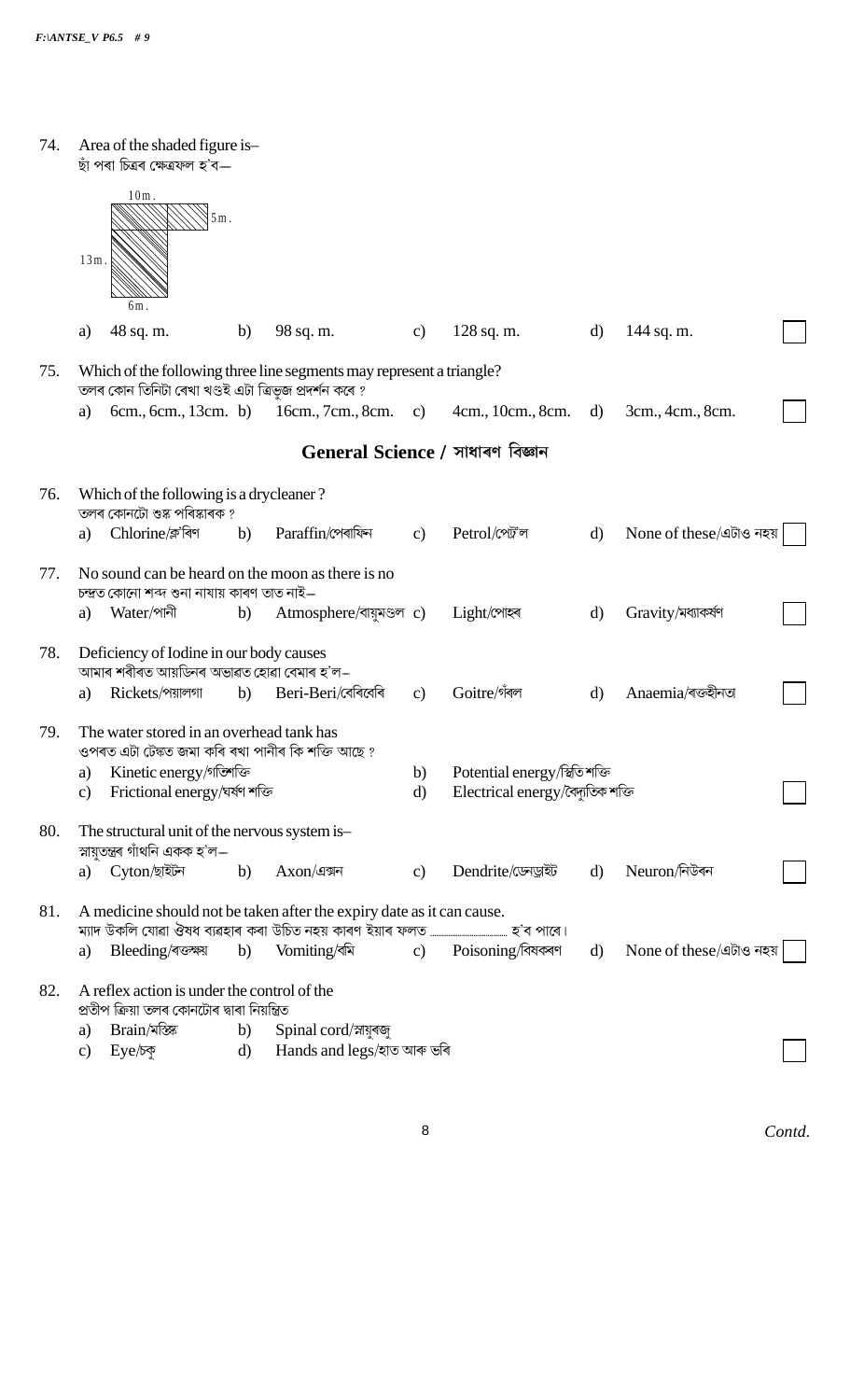| 83. | The first man-made satellite is -                                                                                                         |                                                                 |                    |                                                |                      |        |
|-----|-------------------------------------------------------------------------------------------------------------------------------------------|-----------------------------------------------------------------|--------------------|------------------------------------------------|----------------------|--------|
|     | মানুহে তৈয়াৰ কৰা প্ৰথম উপগ্ৰহ হ'ল–<br>Apple/এপ'ল<br>b)<br>a)                                                                             | Insat/ইনছাট                                                     | $\mathbf{c}$       | Insat II A /ইনছাট-II A d)                      | Sputnik I/স্পূটনিক I |        |
| 84. | Cuscuta is a type of $-$<br>স্বৰ্ণলতা এবিধ                                                                                                |                                                                 |                    |                                                |                      |        |
|     | Saprophyte/মৃতজীৱি<br>a)                                                                                                                  |                                                                 | b)                 | Total parasite/পূৰ্ণপৰজীৱি                     |                      |        |
|     | Partial Parasite/আংশিক পৰজীৱী<br>$\mathbf{c}$                                                                                             |                                                                 | $\mathbf{d}$       | Total stem parasite/পূৰ্ণ কাণ্ড পৰজীৱী         |                      |        |
| 85. | Which of the following is not an agent of erosion<br>তলৰ কোনটো ভূমি ক্ষৰণৰ এটা কাৰক নহয়                                                  |                                                                 |                    |                                                |                      |        |
|     | Wind/বতাহ<br>b)<br>a)                                                                                                                     | Running water/বৈ থকা পানী                                       |                    |                                                |                      |        |
|     | Humans/মানুহ<br>$\mathbf{d}$<br>$\mathbf{c})$                                                                                             | Bunds/বান্ধ                                                     |                    |                                                |                      |        |
| 86. | Mineral needed for growth of strong bones is<br>হাড়ৰৰ বিকাশৰ বাবে প্ৰয়োজনীয় খনিজ পদাৰ্থ হ'ল–                                           |                                                                 |                    |                                                |                      |        |
|     | Zinc/पछ<br>b)<br>a)                                                                                                                       | Iron/লো                                                         | $\mathbf{c}$       | Calcium/কেলছিয়াম<br>$\mathbf{d}$              | Potassium/পটাছিয়াম  |        |
| 87. | The colour of the leaves of a tree is green due to the presence of                                                                        |                                                                 |                    |                                                |                      |        |
|     | গছৰ পাতৰ বৰণ সেউজীয়া হয় তলৰ কোনটোৰ উপস্থিতিৰ কাৰণে—                                                                                     |                                                                 |                    |                                                |                      |        |
|     | Stomata/পত্ৰৰন্ধ<br>a)<br>Carbohydrate/কাৰ্বহাইড্ৰেট<br>$\mathbf{c})$                                                                     |                                                                 | b)<br>$\mathbf{d}$ | Sunshine/সূৰ্য্যৰ পোহৰ<br>Chlorophyll/পত্ৰহৰিৎ |                      |        |
|     |                                                                                                                                           |                                                                 |                    |                                                |                      |        |
| 88. | The inert gas used for preparing brightly coloured advertising lights is<br>উজ্জ্বল বিজ্ঞাপন লাইটত ব্যৱহাৰ কৰা নিষ্ক্ৰিয় গেছ হ'ল-        |                                                                 |                    |                                                |                      |        |
|     | $Neon$ /নিয়ন<br>b)<br>a)                                                                                                                 | Argon/আৰ্গন                                                     | $\mathbf{c}$ )     | Helium/হিলিয়াম<br>$\mathbf{d}$                | Krypton/ক্রিপ্টন     |        |
| 89. | A translucent object is                                                                                                                   |                                                                 |                    |                                                |                      |        |
|     | এটা অৰ্ধ স্বচ্ছ বস্তু হ'ল–<br>Mica/মাইকা                                                                                                  |                                                                 |                    |                                                |                      |        |
|     | b)<br>a)<br>Stone/শিল<br>$\mathbf{d}$<br>$\mathbf{c})$                                                                                    | Metal/ধাত<br>Oiled paper/তেলেতীয়া কাগজ                         |                    |                                                |                      |        |
|     |                                                                                                                                           |                                                                 |                    |                                                |                      |        |
| 90. | The shadow of birds and aeroplanes flying at great heights is not formed because<br>অতি উচ্চতাত উৰা চৰাই আৰু উৰাজাহাজৰ ছাঁ-গঠন নহয় কাৰণ– |                                                                 |                    |                                                |                      |        |
|     | Umbra is absent/প্ৰচ্ছায়া নাই<br>a)                                                                                                      |                                                                 | b)                 | Penumbra is absent/উপচ্ছায়া নাই               |                      |        |
|     | Umbra is present/প্ৰচ্ছায়া আছে<br>$\mathbf{c}$                                                                                           |                                                                 | $\mathbf{d}$       | Penumbra is present/উপচ্ছায়া আছে              |                      |        |
| 91. | Lunar eclipse takes place during                                                                                                          |                                                                 |                    |                                                |                      |        |
|     | চন্দ্ৰগ্ৰহণ হয়–<br>Night only/ক্ষেল ৰাতি<br>a)                                                                                           |                                                                 | b)                 | Day only/কেৱল দিনত                             |                      |        |
|     | Day and night only/দিন আৰু ৰাতি<br>$\mathbf{c}$                                                                                           |                                                                 | $\mathbf{d}$       | None of these/এইবোৰৰ এটাও নহয়                 |                      |        |
| 92. | The intelligence of a person depends upon<br>এজন ব্যক্তিৰ বুদ্ধি নিৰ্ভৰ কৰে–                                                              |                                                                 |                    |                                                |                      |        |
|     | a)                                                                                                                                        | Number of wrinkles in the cerebrum/ছেৰিৱামত থকা বলিৰেখাৰ সংখ্যা |                    |                                                |                      |        |
|     | Size of the cerebrum/ছেৰিৱামৰ আকৃতি<br>b)                                                                                                 |                                                                 |                    |                                                |                      |        |
|     | Cerebellum/ছেৰিবেলাম<br>$\mathbf{c}$<br>Both (a) and (b) / (a) আৰু (b)<br>d)                                                              |                                                                 |                    |                                                |                      |        |
|     |                                                                                                                                           |                                                                 |                    |                                                |                      |        |
|     |                                                                                                                                           |                                                                 | 9                  |                                                |                      | Contd. |